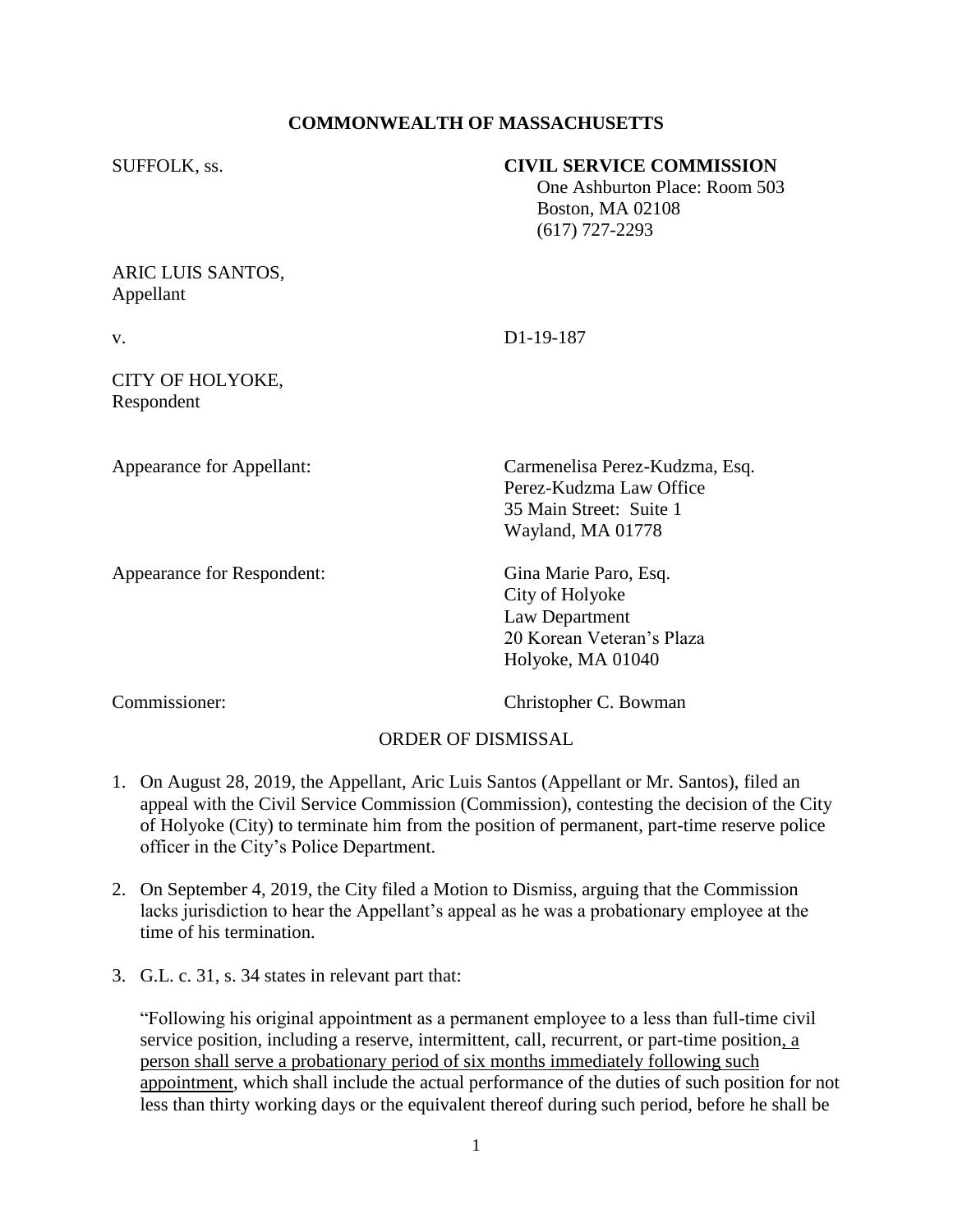considered a less than full-time tenured employee, provided that if such person has not performed such duties for such thirty working days or the equivalent thereof, his probationary period shall be extended for an additional twelve months, at the end of which time such person, if his employment has not been terminated in accordance with the provisions of this section, shall be deemed to be a tenured employee.

Each appointing authority employing persons as permanent employees in less than full-time civil service positions shall, insofar as possible, provide such persons equal opportunity for work.

If the conduct or capacity of a person serving a probationary period or the character or quality of the work performed by him is not satisfactory to the appointing authority, he may, at any time after such person has served thirty days and prior to the end of such probationary period, give such person a written notice to that effect, stating in detail the particulars wherein his conduct or capacity or the character or quality of his work is not satisfactory, whereupon his service shall terminate. The appointing authority shall at the same time send a copy of such notice to the administrator. In default of such notice, such person shall be deemed to be a tenured employee upon the termination of such period." (emphasis added)

- 4. On September 11, 2019, I held a pre-hearing conference at the Springfield State Building in Springfield, MA, which was attended by the Appellant, two (2) family members of the Appellant and counsel for the City.
- 5. The parties agreed that: a) the Appellant was appointed to the position of permanent, parttime reserve police officer by the City on April 10, 2019 and that he was terminated less than six (6) months later, on August 29, 2019, at which time he was provided with written notice of his termination.
- 6. The City was uncertain as to whether they had provided the Administrator (the state's Human Resources Division) with a copy of the notice of termination, as required by Section 34, referenced above.
- 7. The Appellant indicated that he was in the process of obtaining counsel.
- 8. For all of the above reasons, I issued a Procedural Order on September 13, 2019: providing the City with ten (10) days to file an amended Motion to Dismiss, addressing the issue of HRD notification; providing the Appellant with thirty days thereafter to submit a reply to the Motion to Dismiss. The timeframe took into consideration the Appellant's stated desire to obtain counsel and he was advised that, if and when this occurs, Appellant's retained counsel should submit a notice of appearance with the Commission forthwith.
- 9. On September 16, 2019, the City filed an amended Motion to Dismiss, providing verification that the City had notified HRD of the Appellant's termination on September 4, 2019, which falls within the six-month probationary period.
- 10. On October 15, 2019, I received a notice of appearance of counsel for the Appellant.